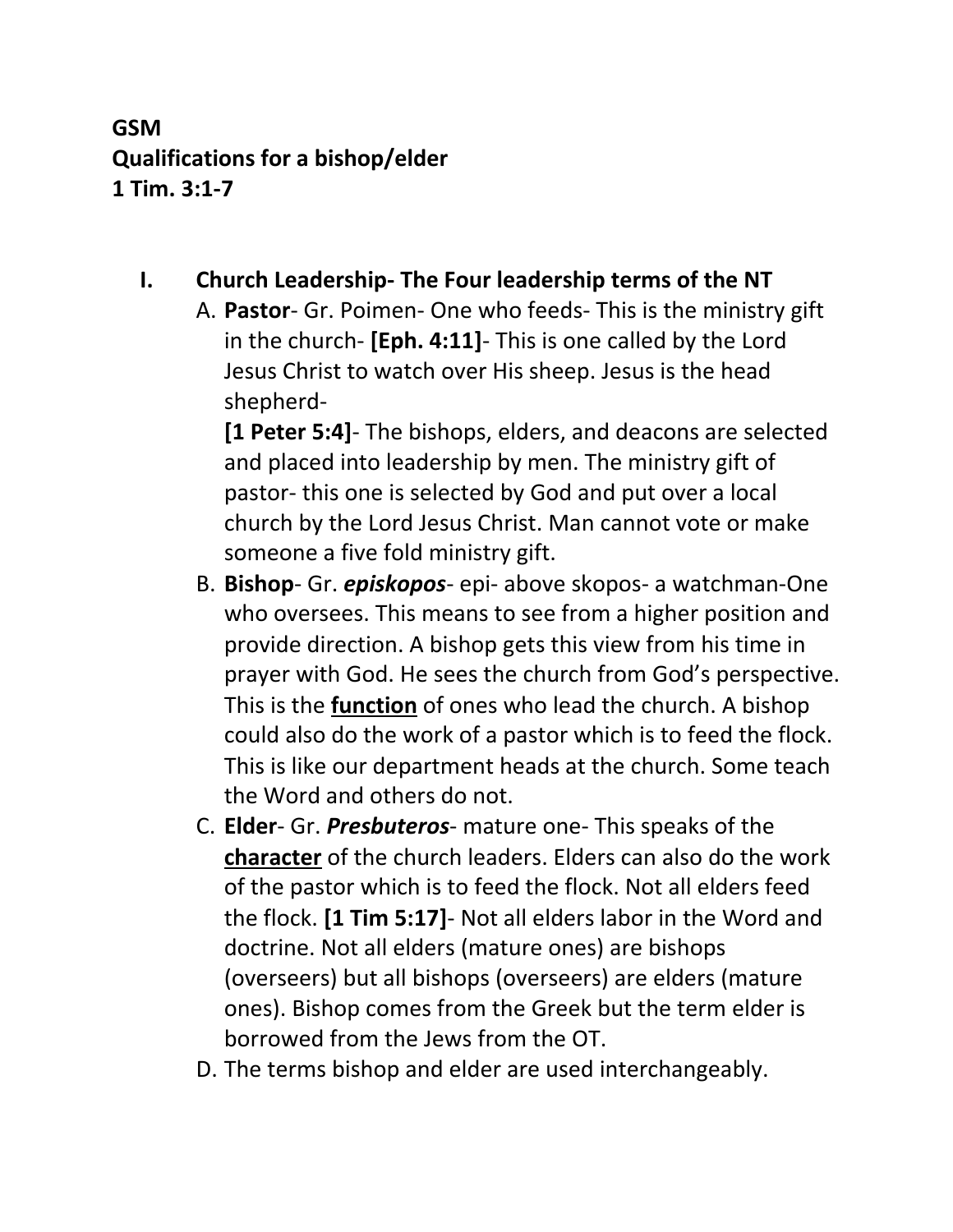- 1. **[1 Peter 5:1-2]** Peter called himself an elder. He wrote to elders- **presbuteroi**. He told them to feed- **poimaino**shepherd the flock, taking the oversight- **episkopeo**.
- 2. **[Acts 20:17, 28]** Paul called the elders (**presbuteroi**) to Miletus. He referred to them as overseers (**episkopoi**), and he told them to shepherd (**pomaino**- feed) the flock
- E. The early church met in homes. This was sort of like cell groups. There would be leaders in each house church. Although they met in different homes they had solidarity in the city. The church of Ephesus, Philippi, etc. – **[Acts 20:20]**- Paul met with Christians in house to house home churches in Ephesus but also ministered publicly- He taught in the synagogue of Ephesus, the school of Tyrannus
- F. Very early on in church history there was one bishop that headed up each church. He was the **head pastor** (feeder), **bishop** (overseer), and **elder** (presbuteros- mature one). The head leader of the church must be able to feed the flock from the Word of God and be able to oversee the churchmake sure it is fulfilling the vision Jesus has given to it. He is also to be a mature one. Timothy and the John the Apostle were the head bishops of Ephesus after Paul died. Just as the universal church has one head and the family has one head so the local church needs one head. This one head can't do the entire work of the ministry. He must have bishops (overseers)/elders (mature ones) to help him feed and take care of the flock.
- G. **Deacon** Gr. *Diakonos* dia- through; konis- to run-to run through- "to stir up dust in haste to serve". These were attendants that served tables and kept the wine flowing. Deacons did the menial tasks of the church so that the spiritual wine can keep flowing in the church. **[Acts 6:1]**
- H. Every elder, bishop, and pastor starts in the church as a deacon- a server. From the seven first deacons Philip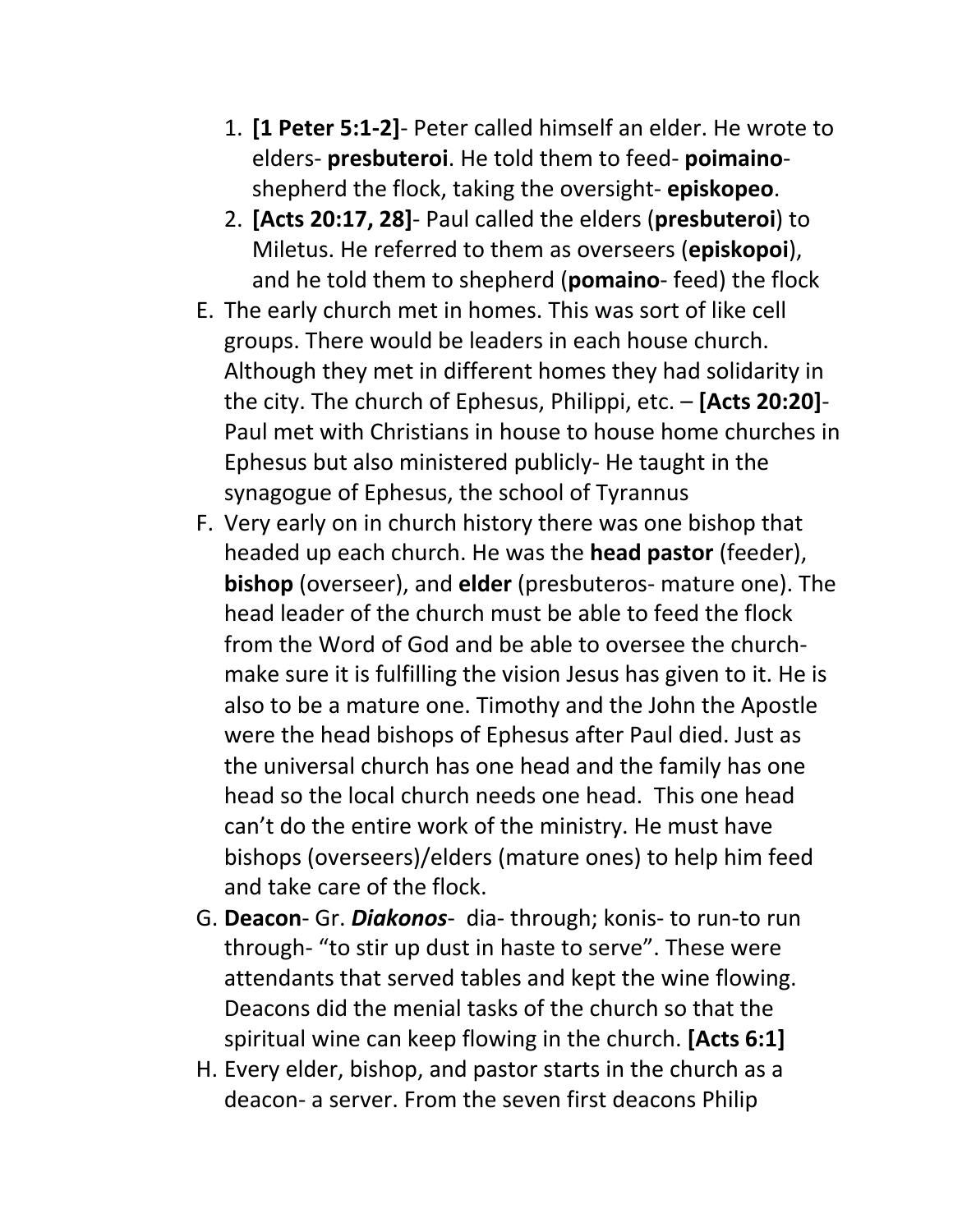became an Evangelist and Steven became a Teacher. You never leave being a deacon when you are an elder, bishop, or pastor. The head pastor is the head bishop, elder and deacon!

I. From the deacons- elders/bishops are to be chosen. No one starts out as a bishop/elder. From the elders/bishops, God places a chief bishop/elder/pastor over the local church. Often the elders officially appointed this person but it was only after prayer and seeking God on who He had selected to be the head pastor. Again the five fold ministry gifts are given by the Lord Jesus Christ and not by man.

## **II. Church leadership is chosen not volunteered**

- A. The biblical pattern is that leaders are to be **chosen**, not **volunteers**.
- B. A big mistake many churches make is by asking for volunteers to be in places of leadership. You will end up with ones you do not want in places of leadership who will do damage. Asking for volunteers to help serve under established leaders is fine but volunteers are not to be placed into leadership. Leaders should be selected.
- C. The head pastor cannot do everything. This is the reason why so many churches do not grow. They do not delegate work and authority.
- D. **[Ex. 18:14-27]** Moses tried to do everything himself and it was wearing him out and the people!
- E. Jethro gave him God's wisdom- He was to **select** out leaders and **delegate**. Then Moses would endure and the people would go home in peace.
- F. Notice Moses did not ask for volunteers. God's wisdom was to **choose** out those who met the qualifications of maturity and showed signs of leadership.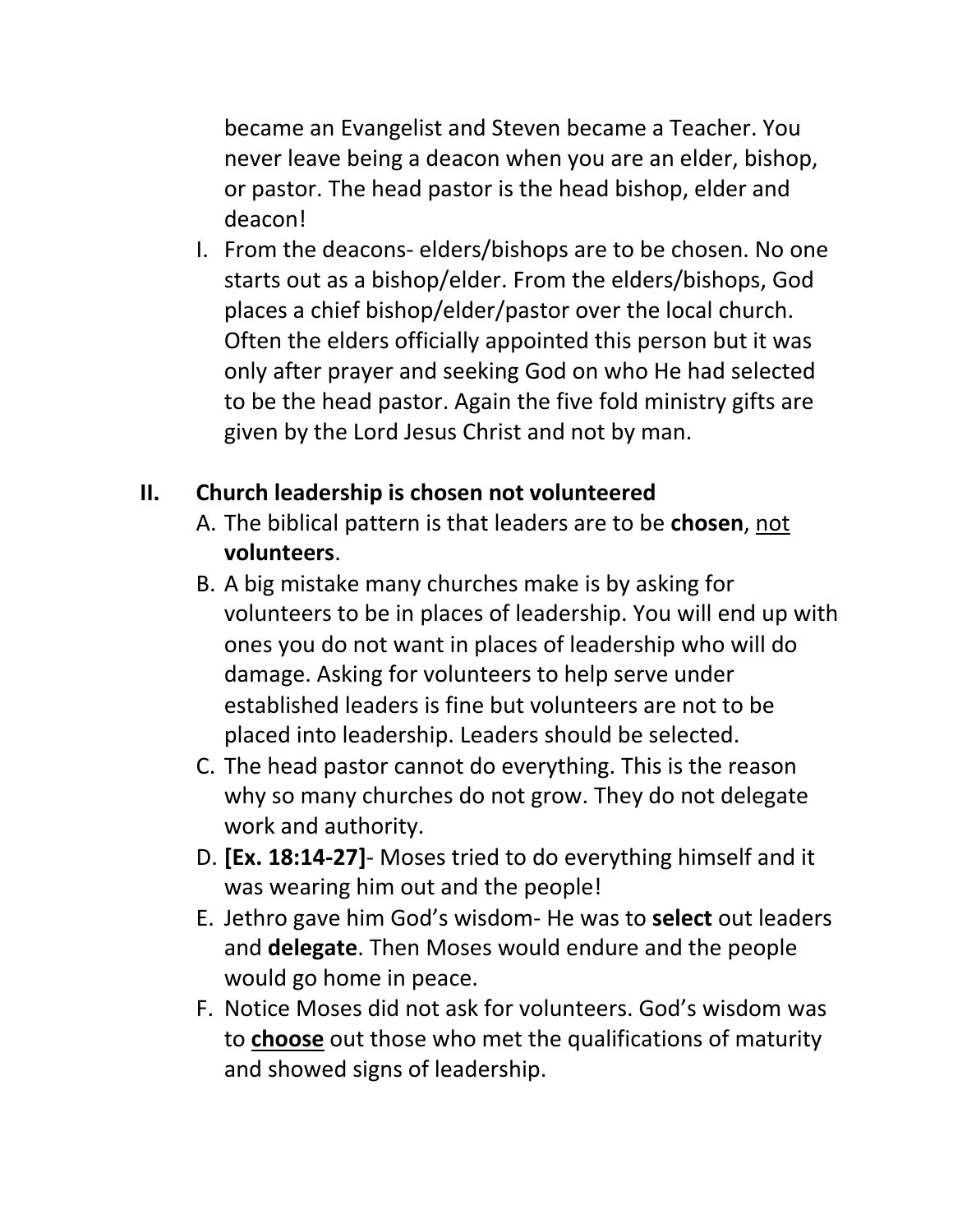- G. God selected His leaders- kings and priests. He did not ask for volunteers.
- H. In the NT **[Acts 6:3]** deacons were to be selected from those who met the qualifications and after prayer. Then they prayed about them. This was for men who would serve tables and distribute to the poor.
- **I.** The first qualification for a leader is faithfulness. **[1 Cor. 4:2, 2 Tim. 2:2]**
- J. A leader must show maturity- humility and submission
- K. Often those who should be in leadership will not put themselves forward. If you approach them often they will admit God has been dealing with them about serving in a greater capacity. If you ask for volunteers you will no doubt get those who volunteer that you DO NOT want leading and SHOULD NOT be leading! Find those who are faithful to attend. This shows maturity and stability. If they have not caused problems then test them with a few small tasks and test their faithfulness. If they pass let them serve as a deacon- helper. Once they prove themselves as a deacon, they can be raised to be an overseer because they are an elder- mature one.

## **III. Qualifications for a bishop/elder- [1 Tim. 3:1-7] [Titus 1:5-7]**

- A. There are qualifications for leadership and for oversight over people. The world places those who have intellect, gifting, and personality in leadership. God places emphasis on character first and foremost in leadership
- B. No one perfectly meets these qualifications. One must be striving towards these attributes and are at a place that moral defects are not a significant hindrance to leading others.
- C. **[1 Tim 3:1]**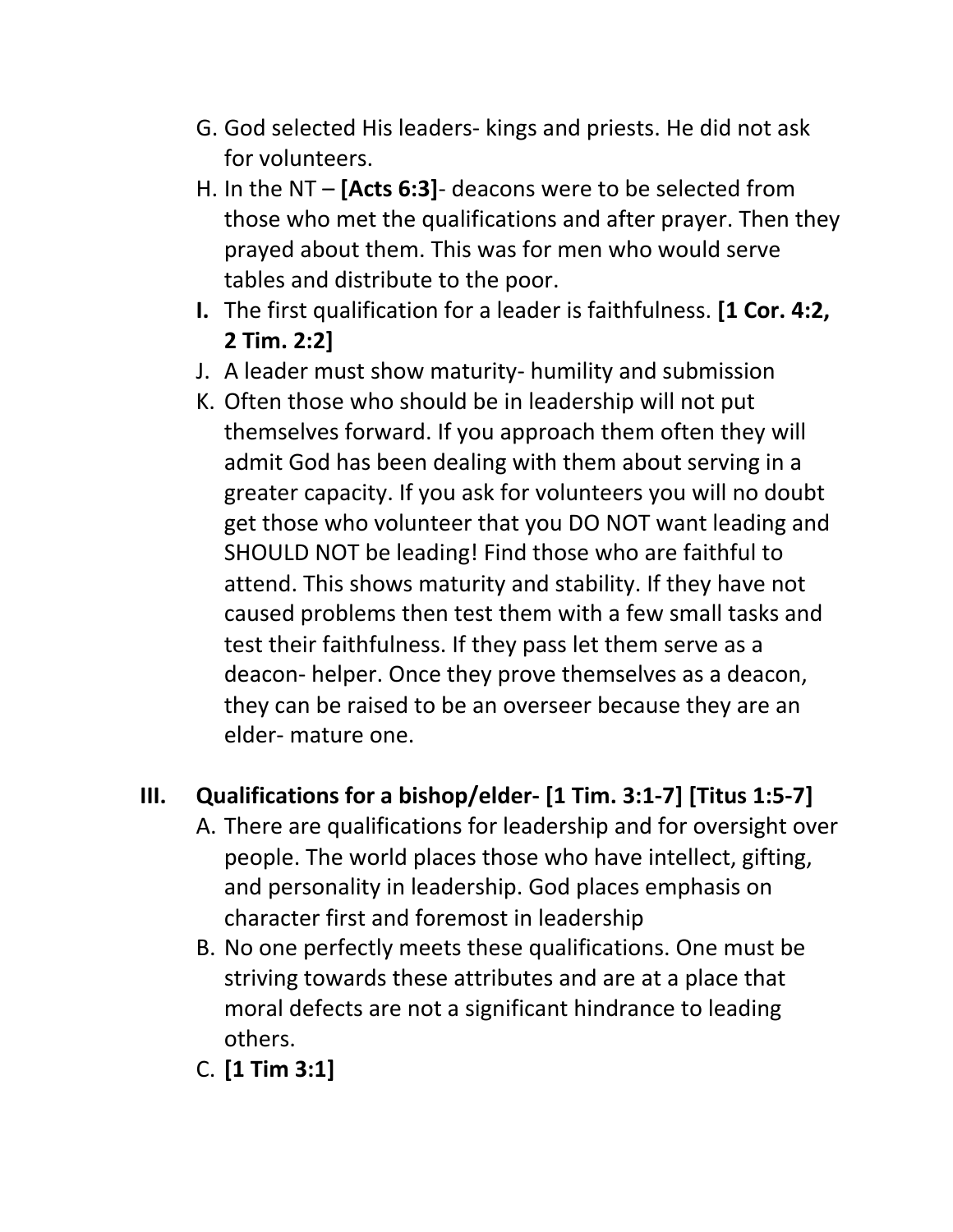- 1. It is **noble** to **desire** to be in oversight in the church! Desire and passion is one of the important things that must be seen in one that is looked at for leadership over an area. Do they **desire** to do it? When God places a calling to do something He also places with the call a **desire** for it! Many people are put into places because someone wants them there even if they do not want it. Ei. parents, church leaders…
- 2. If any aspire- *oregetai* stretch out for. This is in the middle voice- this desire comes from within them, not outside them!
- 3. He desires for himself- *epithumia* strong desire. This is placed there by God. This is just one sign of the calling of God on a person.
- 4. It is a good work- good-*kalos* noble; ergos- *work*-the ministry is work! If one is not willing to work hard he will not be a good leader in the ministry. We are co-laborers with the Lord. Paul labored more abundantly than all the other apostles by the grace that worked in him! We have responsibility as ministers to labor and work in the ministry. Responsibility is a response to God's ability!

## D. **[1 Tim 3:2]**

- 1. **Bishop must be above reproach** Gr. *anepilemptos***-** not being able to be caught hold of.
- 2. Many of us have a colored past. We even lived in sins. However, once we are saved and have matured in the Lord we are called to put those things off of us as old used garments that don't fit us anymore. We are to drop those old garments, walk on leaving them behind us. Someone might find those old garments but we are not in them now! We are not attached to the things of our past. We are not presently living in sins. No one can catch doing things that would bring shame to us or to the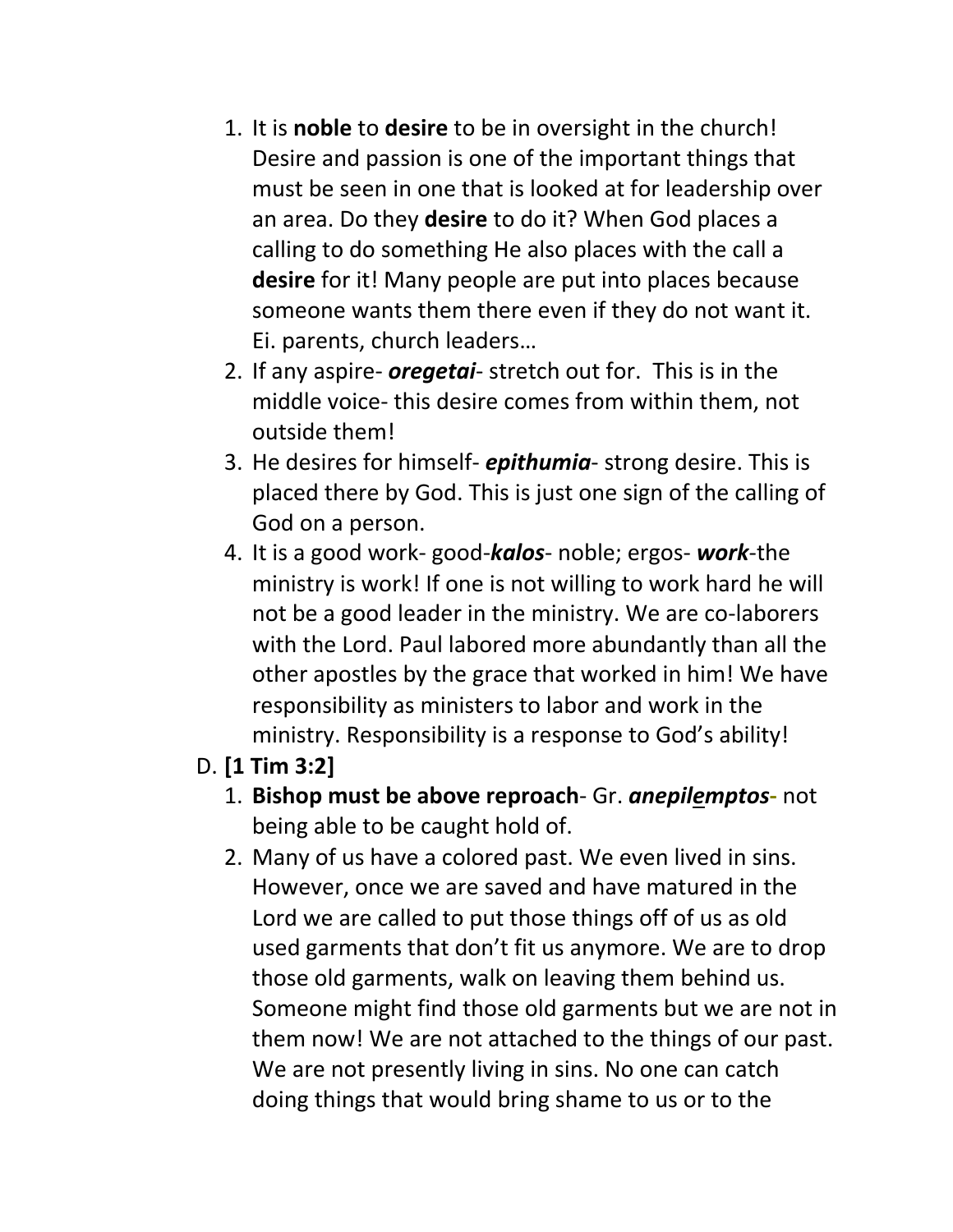ministry and will not bring a stumbling stone to other Christians and/unbelievers.

- 3. **[2 Cor. 7:2-3]** Paul wronged no one, corrupted no one, defrauded no one
	- a. Wronged- **adikeo** act unrighteously- hurt, injure, offend
	- b. Corrupted- **phtheiro** to bring into a worse state
	- c. Defrauded- **pleontekteo** to commit covetousness
	- d. Paul had wronged, corrupted, and defrauded people in his past religious life but it was not in his life now!
- 4. **Six positive characteristics for a bishop**
	- a. **Husband of one wife** Lit. **A one woman man**-This is not referring to past marriages but present marriage being to one woman. Polygamy among the Jews was not practiced but was common among the Greeks and in Ephesus. This is why there were so many widows in Ephesus which Paul discusses in chapter 5. A bishop should be a one woman man. **A bishop must have a commitment to his wife and marriage first**.
	- b. **Temperate** *nephalion* sober minded- This literally means to be wine free. When someone is drunk their thinking is impaired. Wine is specifically mentioned later so this is taken in the *figurative* sense. This word means to not be given to excesses but is **vigilant and watchful**. We are to be free from all things that cloud our mind and distract us. We are to be vigilant and watchful in prayer. A bishop needs to be a person of prayer. **Col 4:2; 1 Thess 5:6**- A **bishop must have a commitment to prayer**.
	- c. **Self controlled** *sophron* from sozo and phrenthinking- saved thinking. This is a sound mind. This is stable thinking that lives to stable living. This is a byproduct of a renewed mind by the Word of God-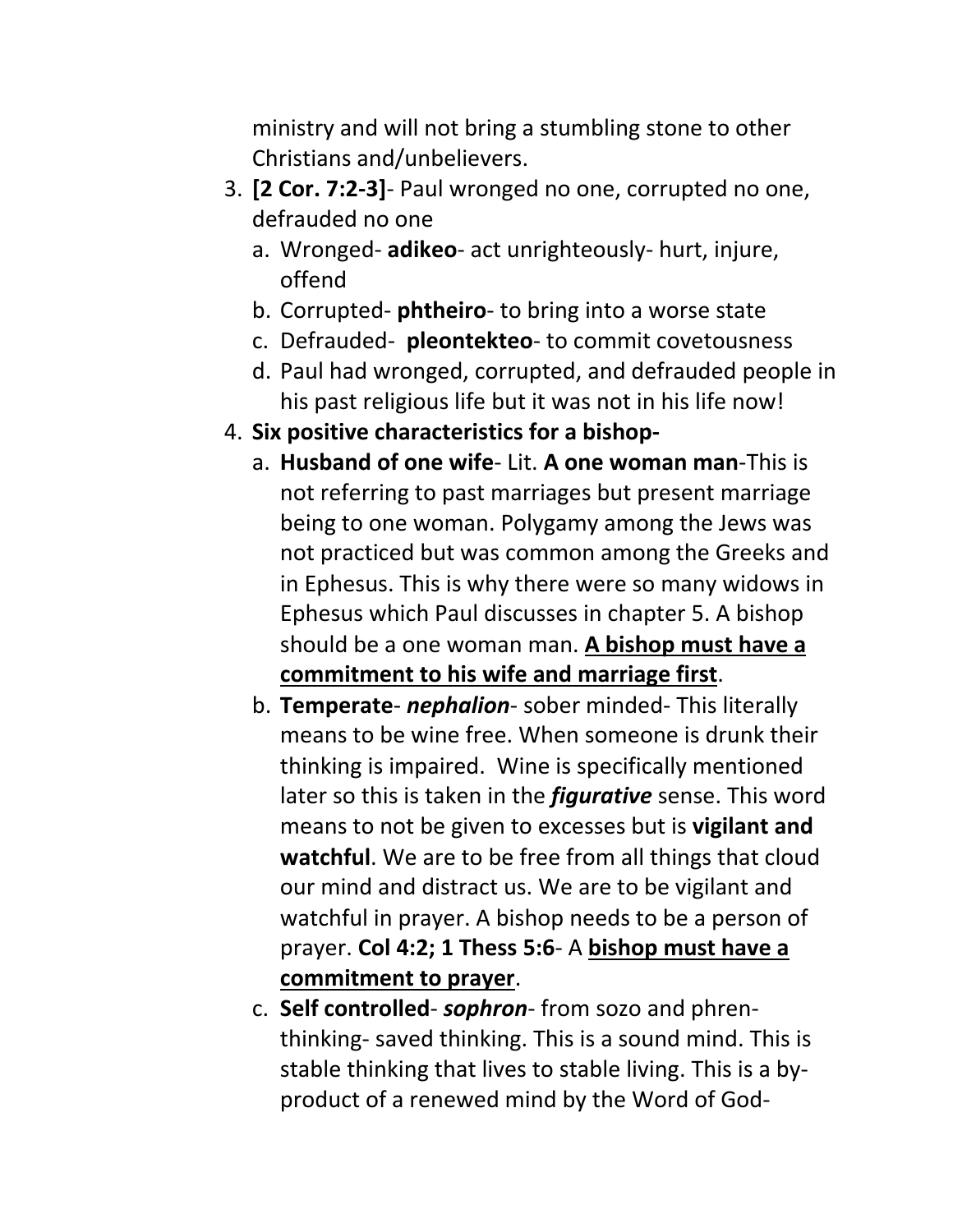## **Romans 12:2**- **A bishop must have a commitment to the Word of God**. This leads to saved living!

- **d. Good behavior** *kosmion* orderly in life, work, and appearance. God is a God of order. God wants things done decently and in order in the church. A disorderly leader will make for a disorderly church. This speaks of a disciplined lifestyle. **A bishop must be committed to self discipline.**
- **e. Hospitality** *philoxenos* fondness of strangers or foreigners. In ancient days it was common to open your home to strangers. Not a great idea today! This word means you are fond of people. A leader should have friendships in their life. Being cut off from others in ministry is a trap and dangerous. **A bishop should have a commitment to people.**
- **f. Apt to teach** *didaktikos* caught up in teaching. Addicted to teaching. Someone who is instructive and skilled in it. This means teaching the Word of God if you are a teaching elder (**1 Tim. 5:17**) or a specific area of expertise if not a teaching (*the Word*) elder. Those called to teaching will find themselves teaching others even if they don't realize it! Ex. I have a friend I talk to who is a pastor and we find ourselves teaching each other! This is a true sign of a teacher! A great teacher is a great learner. Do you have a drive to read and study? A bishop must teach what he knows to those under him. **A bishop must be committed to mentoring and instruction.**
- E. **[1 Tim. 3:3]- Three vices that should not be present in a bishop**
	- 1. **Not given to wine** *paroinon* para- beside; oinos- wine-to sit beside the wine bottle. This is not an admonition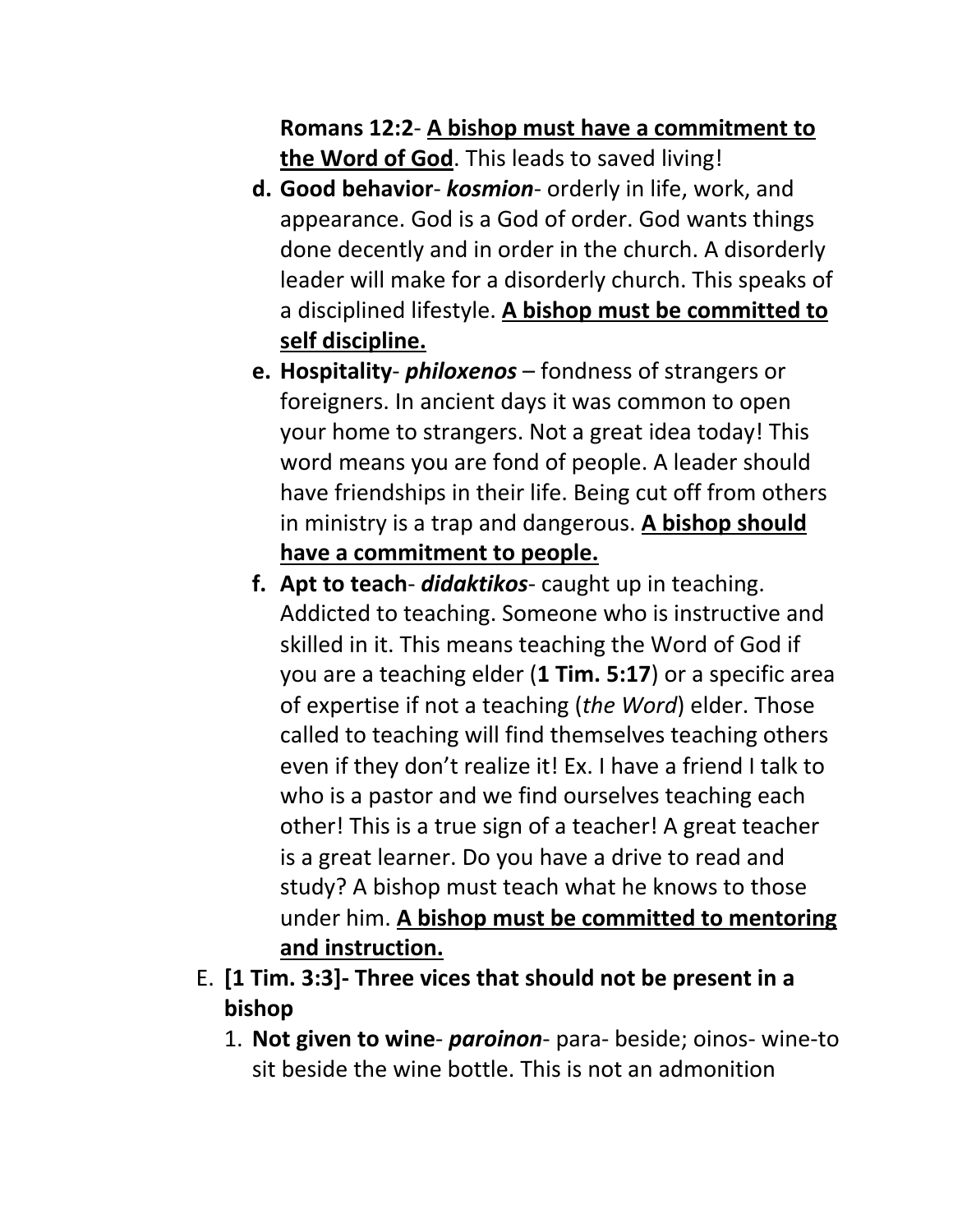against wine drinking but addiction to alcohol. One is not to be given to wine.

- 2. **Not violent** *me plektes* not a striker- this is settling things with the fist or to lash with the tongue. A bishop must have a control of his temper.
	- a. **But gentle** *epieikes* forbearing in giving judgment even if it is deserved. Patient and gentle.
	- b. **Not quarrelsome** *amachos* not warring. The word macho comes from this. A bishop is not to ACT MACHO! This means you are not looking for a fight and not easily drawn into one. A sign of immaturity is to fight over the Word of God with people, especially over side issues. Someone who is likes to go to war will often get people on his side to go to war. In Spanish this word macho means to pick on someone who is weaker. This is someone acting macho. A bishop is in a place of authority not to act macho but to bless and lead for good.
- 3. **Not a lover of money** *aphilarguron* without fondness of silver. Money should never be the motive for ministry.
- F. **[1 Tim. 3:4]- Threefold relationship with those around them- His family, church, and public in** large
	- 1. **Toward his own family- Ruling well his own house**ruling- *proistemi*- to stand out front as a leader. Middle voice- He is doing this of his own will and as his own personal responsibility. Standing in front is by example and is for guidance and protection. Well- *kalos*- noble; house- *oikos*- this means the family unit as a whole. A bishop must lead his OWN (*idios*) well before he can lead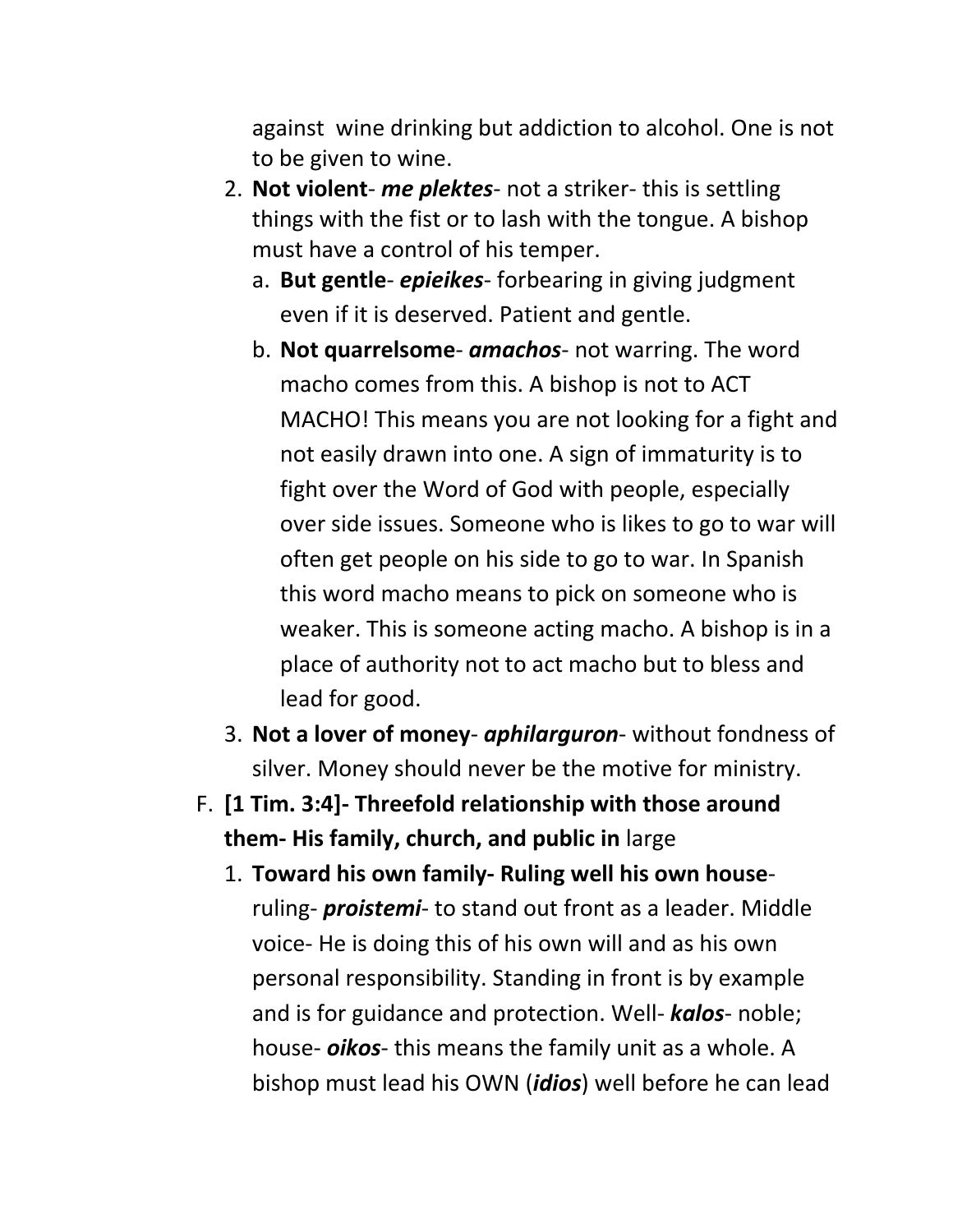the house of God (which is not his own, but God's). *The word,* **proistemi***, is used in other passages to refer to the Elders (Pastor's) position before the local Church* **(5:17; 1Thess 5:12)***.* The local church is set up to model the family. It is the family of God. All of the above traits should be seen in his own home with his wife and children.

a. **Having his children in subjection with all dignity**having- *echonta*- to hold or maintain influence over. Present tense participle- ongoing activity that is concurrent with him ruling- standing out front. Subjection- *hupotage*- arrange in rank under. gravity- *semnotes*- dignity. This means you treat you wife and children with dignity not as property or slaves. You are to command a natural respect as you set the example. This is verse is a picture of a military march- the husband in the lead and his family marching in rank behind him. A family cannot follow where there is not example to follow! Doing as I say and not as I do just does not work! If your home life – marriage and children are all out of order- then you should not take spiritual leadership in the church. Get it in order at home and then take leadership in the church. A home life that is messed up will be a hindrance and hurt to the church. Many work at the church to escape dealing with matters at home.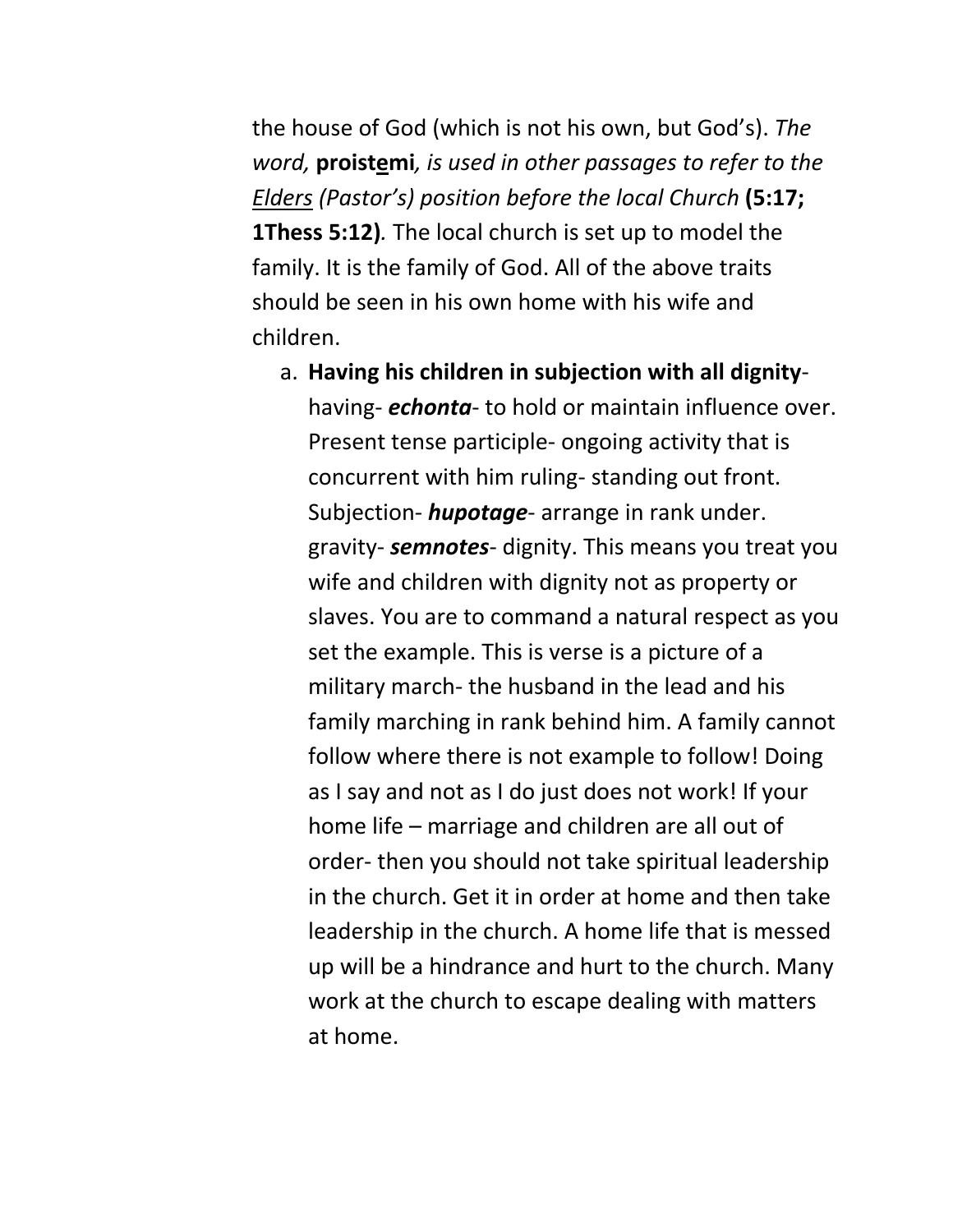- b. **[1 Tim. 3:5]-If he does not know** (**eido** to see) how to rule (**proistemi**-to stand in front of) his own house, how can he care-**epimeleomai**- to show intense concern for the house of God. This word was used in the Good Samaritan parable where the Good Samaritan took care of the wounded man. The church is full of wounded. If you cannot care for the wounds at home you cannot take care of the wounds in the church! Having a house out of order is a good sign of wounds in the marriage and in the children.
- 2. **[1 Tim. 3:6]-Toward the church A bishop should not be a novice**- *neophutos***- neophyte-** a new plant- thus new to the light. It is important you don't take gifted enthusiastic new converts and place them in oversight positions. They need time to grow in the light (the Word of God). This also has application of a new plant into a congregation from the outside. Placing a new plant from the outside without knowing their background and knowing their past testimony. Someone from the outside that is gifted and enthusiastic needs to have a traceable track record before placing them in an oversight position. We are to know those who labor among us- (**1 Thess. 5:12**, **1 Tim 5:22**) Laying hands in ordination hastily will possibly bring their (unknown) sins into the church for all to deal with. This does not preclude someone of a young age serving in oversight. Timothy grew up under the Word of God and was mature at an early age.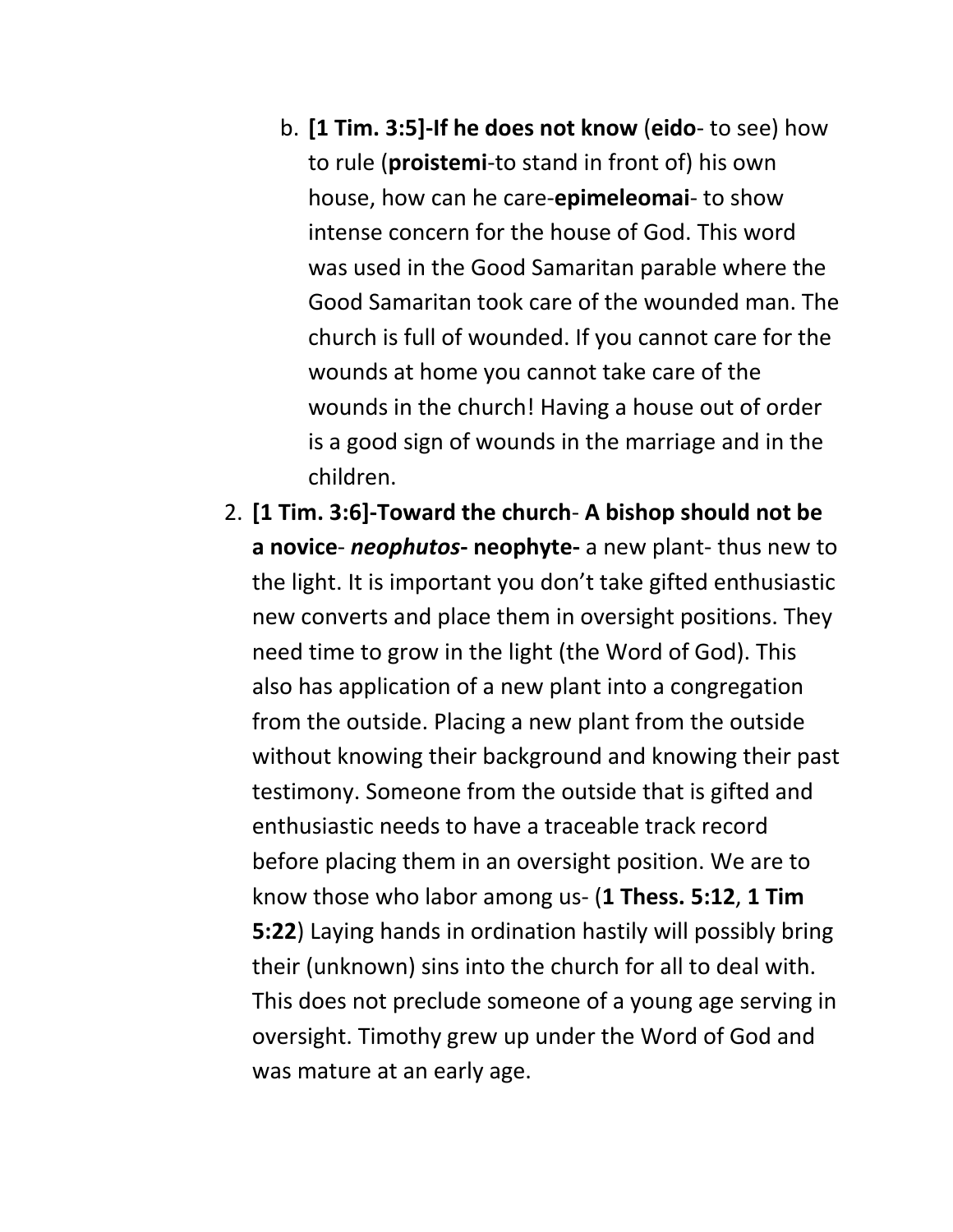- a. Lest he be lifted up with pride- tuphoo- To be wrapped in smoke. Pride is like smoke that blinds you to your own faults, mistakes, and positive criticism.
- b. Fall into the condemnation of the devil- fall*empipto*- to fall into. Condemnation- *krima*judgment. This does not mean to lose one's salvation. This means a simple judgment given. Condemnation is a stronger term- katakrima. Katakrima means eternal judgment/condemnation. A fallen leader is not katakrima. The simple judgment given to the devil was for him to lose his position of authority and position as the covering cherub. This is the same judgment that must be imposed by the pastor of the church. He must remove a bishop who has fallen into sin by way of his pride. They must be removed from the place of influence lest he hurt others.
- c. Those that are wrapped in pride will ultimately do things that will cause their own downfall. Unless you are the one in authority over someone do not assist in the downfall of some else. They will cause it themselves- E.i. David and Saul
- 3. **[1 Tim. 3:7]-Towards the public** Must have a good testimony with those without.
	- a. Must- *dei* it is a necessity- this is imperative
	- b. Have- *echein* present tense- holding
	- c. Good- *Kalen*-kalos- noble, outwardly attractive